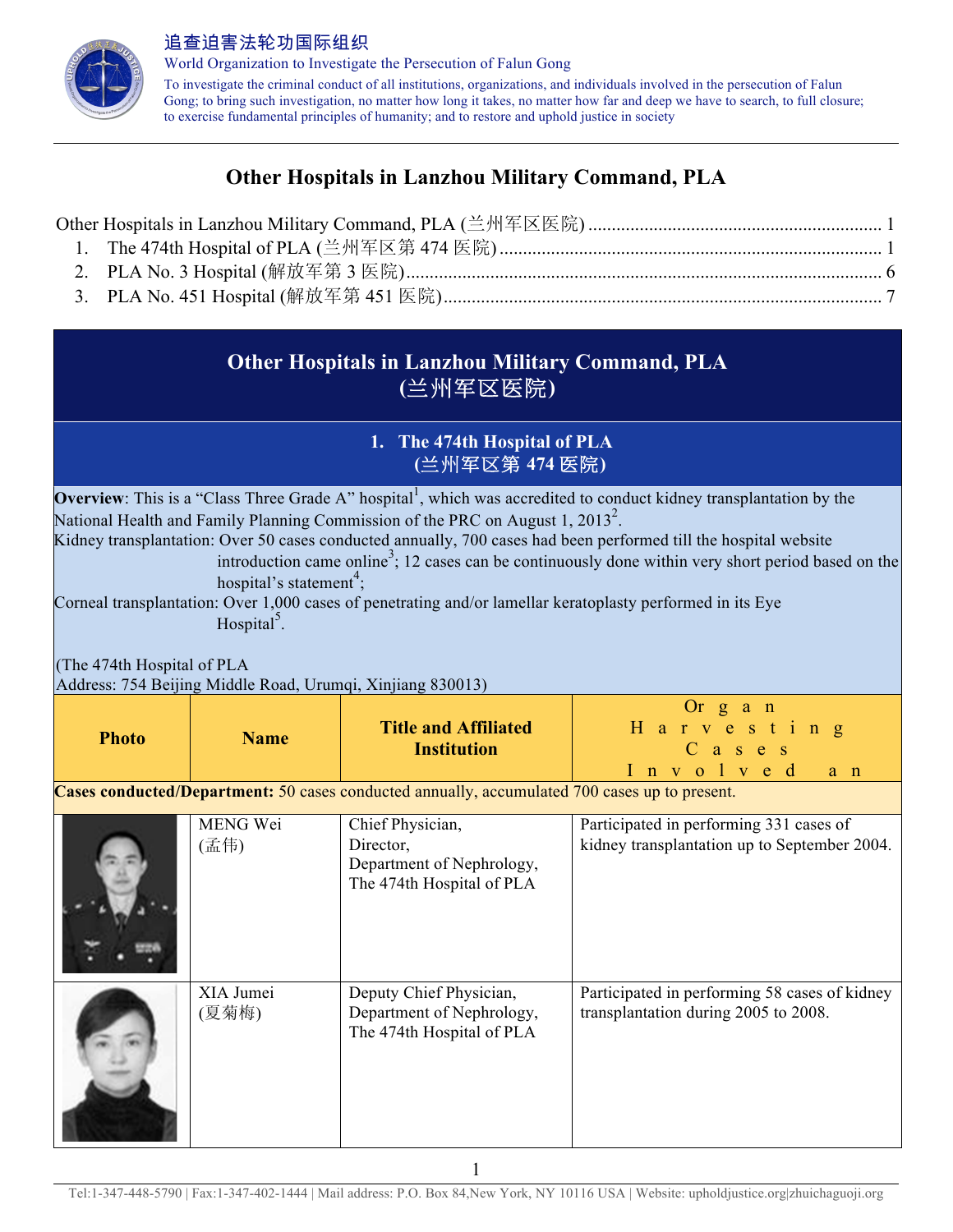

World Organization to Investigate the Persecution of Falun Gong

| <b>WANG Yanbin</b><br>(王彦斌)  | Deputy Chief Physician,<br>Organ Transplantation Blood<br>Purification Center,<br>The 474th Hospital of PLA | Participated in performing 331 cases of<br>kidney transplantation up to September 2004.                 |
|------------------------------|-------------------------------------------------------------------------------------------------------------|---------------------------------------------------------------------------------------------------------|
| <b>TANG</b> Zengjie<br>(唐增杰) | Chief Physician,<br>Organ Transplantation Blood<br>Purification Center,<br>The 474th Hospital of PLA        | Participated in performing 36 cases of kidney<br>transplantation during August 2005 to June<br>2007.    |
| XIANG Hua<br>(相华)            | Kidney Transplantation<br>Center,<br>The 474th Hospital of PLA                                              | Participated ever in performing kidney<br>transplantation (the number of cases, to be<br>investigated). |
| <b>ZHANG Hui</b><br>(张辉)     | Kidney Transplantation<br>Center,<br>The 474th Hospital of PLA                                              | Participated ever in performing kidney<br>transplantation (the number of cases, to be<br>investigated). |
| <b>HAN</b> Guolin<br>(韩国林)   | Deputy Chief Physician,<br>Department of Nephrology,<br>The 474th Hospital of PLA                           | Participated in performing 331 cases of<br>kidney transplantation up to September 2004.                 |
| ZHENG Haiyan<br>(郑海燕)        | Kidney Transplantation<br>Center,<br>The 474th Hospital of PLA                                              | Participated in performing 58 cases of kidney<br>transplantation during 2005 to 2008.                   |
| <b>RONG</b> Jing<br>(荣景)     | Department of Nephrology,<br>The 474th Hospital of PLA                                                      | Participated ever in performing kidney<br>transplantation (the number of cases, to be<br>investigated). |
| SI Baohong<br>(司宝宏)          | Kidney Transplantation<br>Center,<br>The 474th Hospital of PLA                                              | Participated in performing 36 cases of kidney<br>transplantation during August 2005 to June<br>2007.    |
| <b>TIAN Hongxia</b><br>(田红霞) | Kidney Transplantation<br>Center,<br>The 474th Hospital of PLA                                              | Participated ever in performing kidney<br>transplantation (the number of cases, to be<br>investigated). |
| <b>YANG Dong</b><br>(杨东)     | Kidney Transplantation<br>Center,<br>The 474th Hospital of PLA                                              | Participated in performing 36 cases of kidney<br>transplantation during August 2005 to June<br>2007.    |
| XU Aimin<br>(许爱民)            | Kidney Transplantation<br>Center,<br>The 474th Hospital of PLA                                              | Participated in performing 331 cases of<br>kidney transplantation up to September 2004.                 |
| HE Yanjun<br>(贺艳君            | Department of Nephrology,<br>The 474th Hospital of PLA                                                      | Participated in performing 58 cases of kidney<br>transplantation during 2005 to 2008.                   |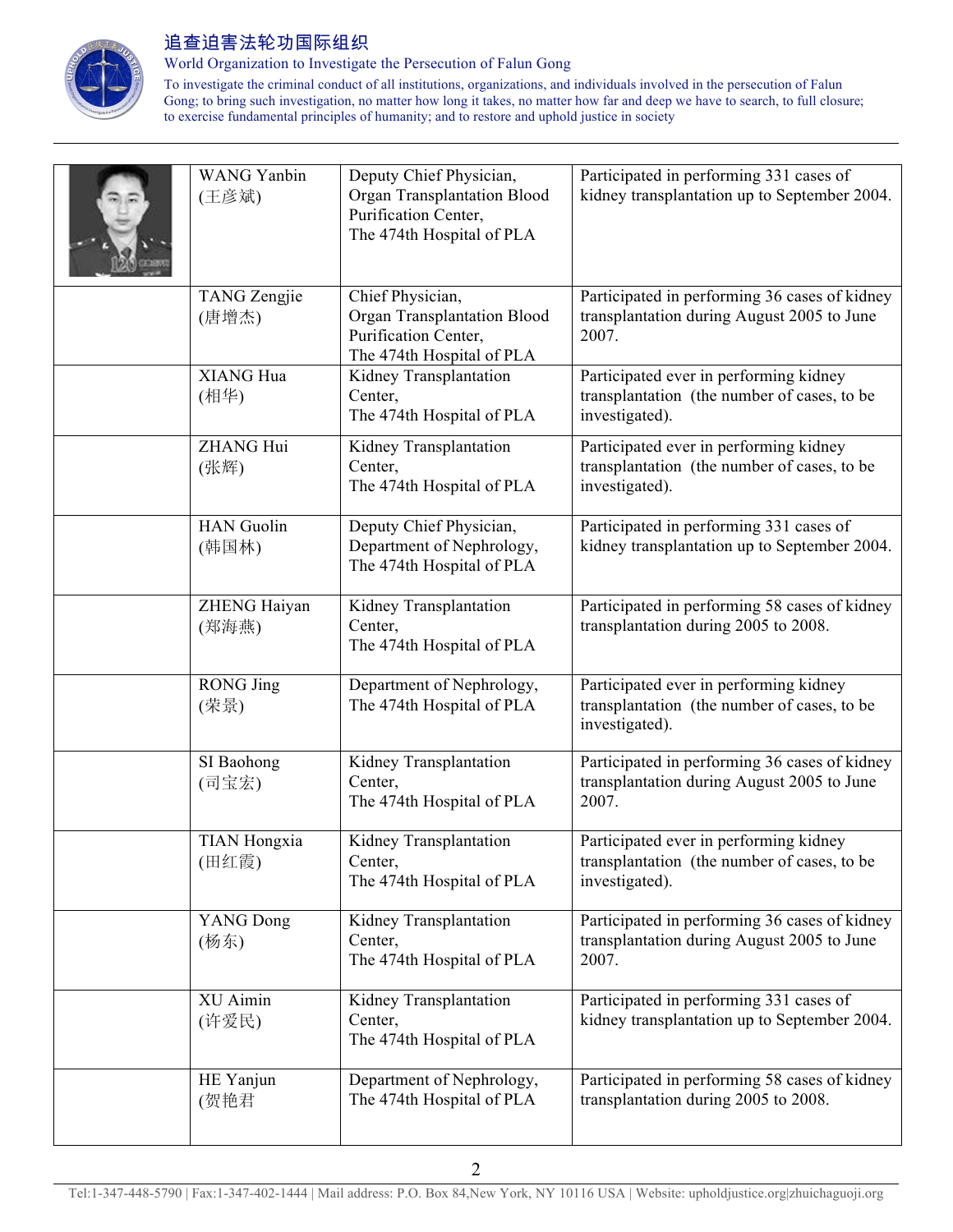

World Organization to Investigate the Persecution of Falun Gong

| <b>CHANG</b> Shuai<br>(常帅)    | Department of Nephrology,<br>The 474th Hospital of PLA                                                           | Participated in performing 58 cases of kidney<br>transplantation during 2005 to 2008.                   |
|-------------------------------|------------------------------------------------------------------------------------------------------------------|---------------------------------------------------------------------------------------------------------|
| YANG Jianping<br>(杨建萍)        | Department of Nephrology,<br>The 474th Hospital of PLA                                                           | Participated in performing 58 cases of kidney<br>transplantation during 2005 to 2008.                   |
| <b>ZHANG</b> Yanzhou<br>(张元洲) | President,<br>Department of Quality<br>Control,<br>The 474th Hospital of PLA                                     | Participated ever in performing kidney<br>transplantation (the number of cases, to be<br>investigated). |
| <b>RENA</b><br>(热娜)           | The 474th Hospital of PLA                                                                                        | Participated ever in performing kidney<br>transplantation (the number of cases, to be<br>investigated). |
| <b>ALA FATE</b><br>(阿拉法特)     | The 474th Hospital of PLA                                                                                        | Participated ever in performing kidney<br>transplantation (the number of cases, to be<br>investigated). |
| LIN Guoyue<br>(林国跃)           | The 474th Hospital of PLA                                                                                        | Participated ever in performing kidney<br>transplantation (the number of cases, to be<br>investigated). |
| YUAN Zhanjun<br>(袁占军)         | The 474th Hospital of PLA                                                                                        | Participated ever in performing kidney<br>transplantation (the number of cases, to be<br>investigated). |
| MA Cunying<br>(马存英)           | The 474th Hospital of PLA                                                                                        | Participated ever in performing kidney<br>transplantation (the number of cases, to be<br>investigated). |
| <b>WANG Jun</b><br>(王俊)       | Deputy Chief Physician,<br>President,<br>Department of Urology,<br>The 474th Hospital of PLA                     | Participated in performing 331 cases of<br>kidney transplantation up to September 2004.                 |
| WANG Wenjie<br>(王文杰)          | Director,<br>Department of General<br>Surgery, Urology Surgery and<br>Burn Surgery,<br>The 474th Hospital of PLA | Participated ever in performing kidney<br>transplantation (the number of cases, to be<br>investigated). |
| <b>SHI</b> Longsheng<br>(师龙生) | Deputy Chief Physician,<br>First Department of Surgery,<br>The 474th Hospital of PLA                             | Performed ever more than 200 cases of<br>kidney transplantation.                                        |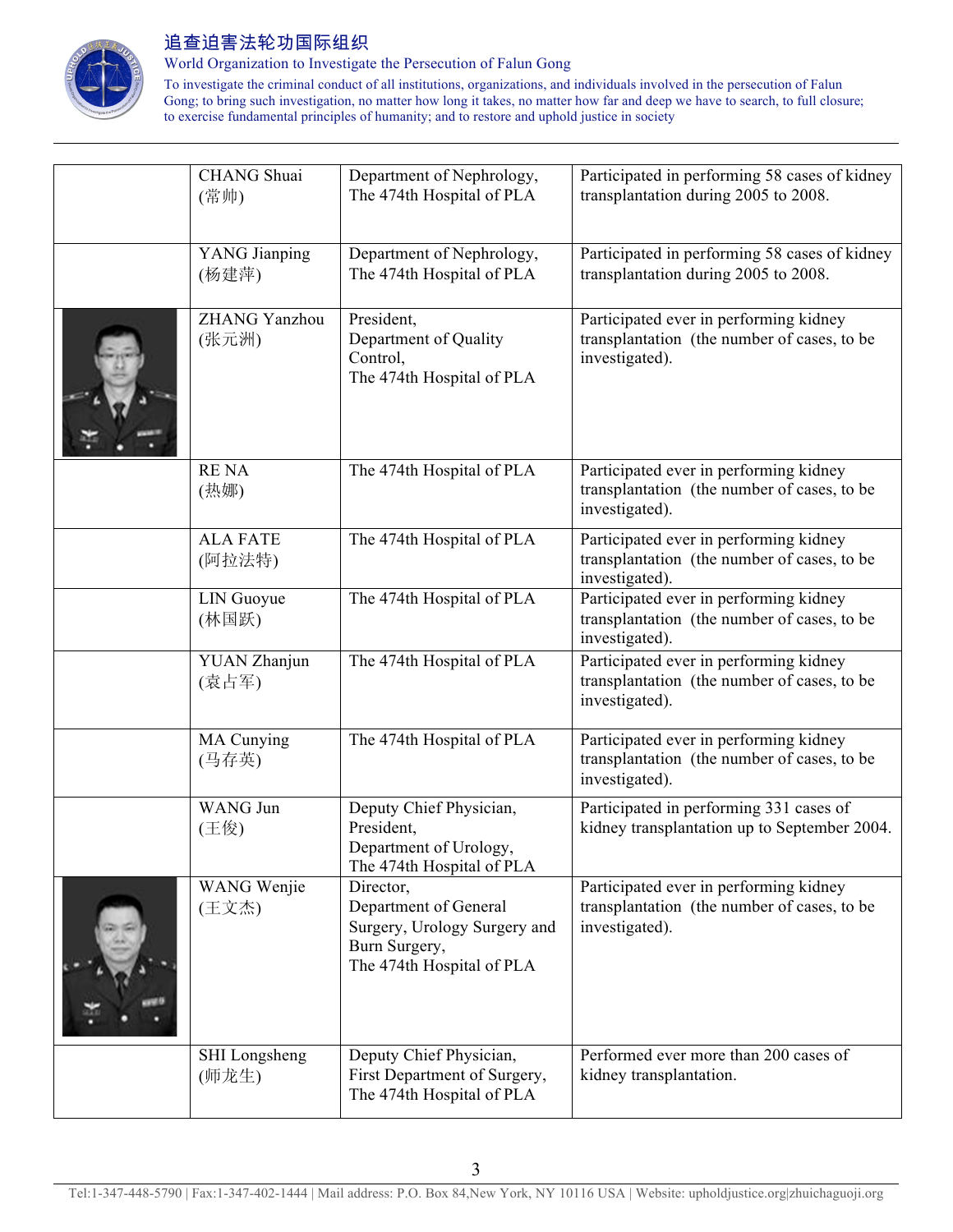

World Organization to Investigate the Persecution of Falun Gong

| WU Yang<br>(武阳)               | Chief Physician,<br>Deputy Director,<br>Department of General<br>Surgery, Urology Surgery and<br>Burn Surgery,<br>The 474th Hospital of PLA | Participated ever in performing kidney<br>transplantation (the number of cases, to be<br>investigated).          |
|-------------------------------|---------------------------------------------------------------------------------------------------------------------------------------------|------------------------------------------------------------------------------------------------------------------|
| <b>WANG</b> Lei<br>(王磊)       | Deputy Chief Physician,<br>Organ Transplantation Blood<br>Purification Center,<br>The 474th Hospital of PLA                                 | Participated in performing 36 cases of kidney<br>transplantation during August 2005 to June<br>2007.             |
| FENG Yanli<br>(冯艳丽)           | Operating Room,<br>The 474th Hospital of PLA                                                                                                | Participated in performing 32 cases of living-<br>related kidney transplant during August 2005<br>to March 2007. |
| <b>ZHOU</b> Guisheng<br>(周桂升) | Organ Transplantation Blood<br>Purification Center,<br>The 474th Hospital of PLA                                                            | Participated in performing 36 cases of kidney<br>transplantation during August 2005 to June<br>2007.             |
| <b>XUE Yufeng</b><br>(薛瑜峰)    | Organ Transplantation Blood<br>Purification Center,<br>The 474th Hospital of PLA                                                            | Participated in performing 36 cases of kidney<br>transplantation during August 2005 to June<br>2007.             |
| <b>LIANG Yong</b><br>(梁勇)     | Organ Transplantation Blood<br>Purification Center,<br>The 474th Hospital of PLA                                                            | Participated in performing 36 cases of kidney<br>transplantation during August 2005 to June<br>2007.             |
| <b>ZHANG Xuefeng</b><br>(张雪峰) | Organ Transplantation Blood<br>Purification Center,<br>The 474th Hospital of PLA                                                            | Participated in performing 36 cases of kidney<br>transplantation during August 2005 to June<br>2007.             |
| ZHANG Jichun<br>(张际春)         | Organ Transplantation Blood<br>Purification Center,<br>The 474th Hospital of PLA                                                            | Participated in performing 36 cases of kidney<br>transplantation during August 2005 to June<br>2007.             |
| ZHAO Yaping<br>(赵亚平)          | Organ Transplantation Blood<br>Purification Center,<br>The 474th Hospital of PLA                                                            | Participated in performing 36 cases of kidney<br>transplantation during August 2005 to June<br>2007.             |
|                               | Cases conducted/Department: Over 1,000 cases of penetrating and lamellar keratoplasty conducted.                                            |                                                                                                                  |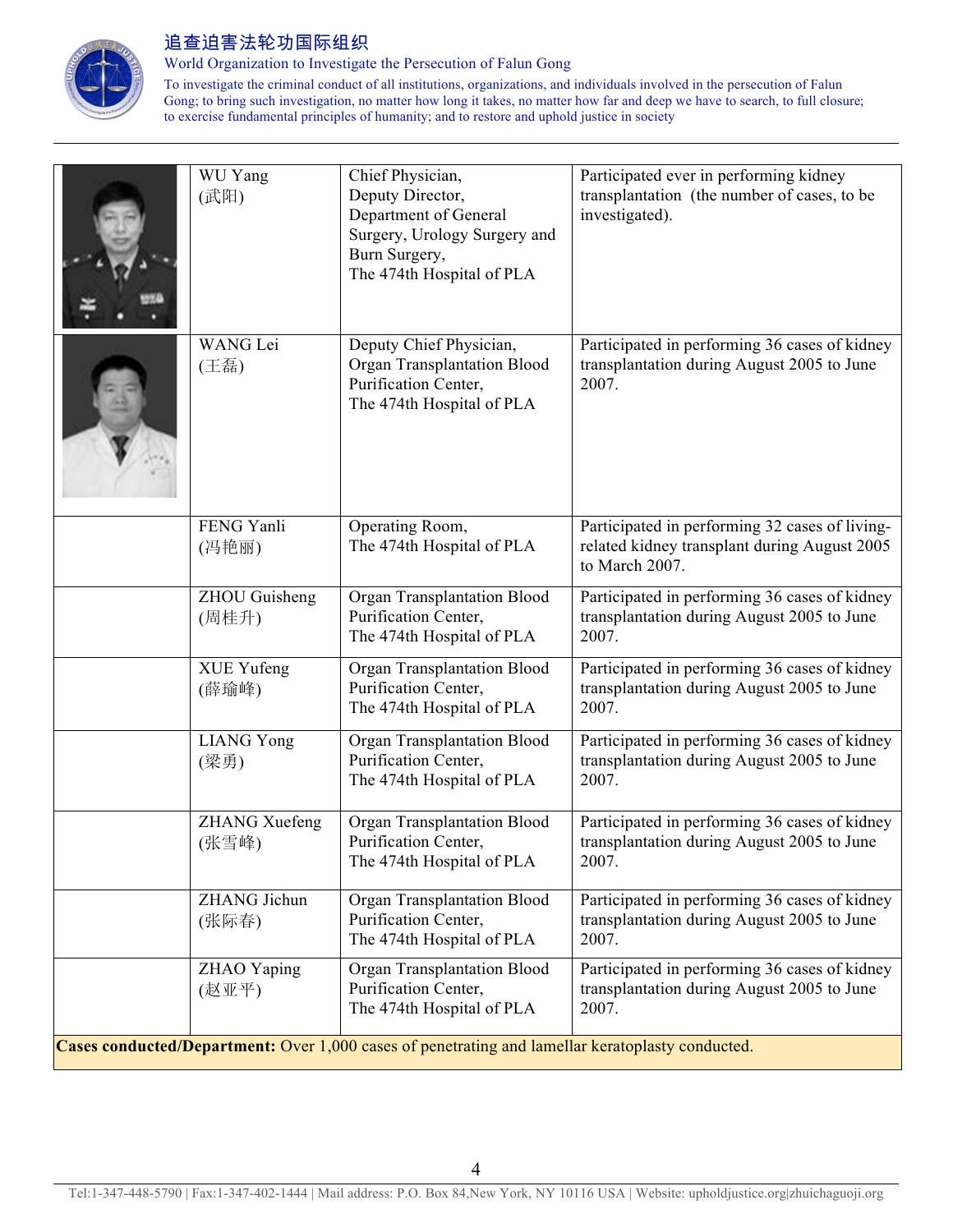

World Organization to Investigate the Persecution of Falun Gong

| LI Lin<br>(李林)               | Chief Physician,<br>Director,<br>Second Department of<br>Ophthalmology,<br>The Eye Hospital,<br>The 474th Hospital of PLA    | Participated in performing over 1,000 of cases<br>of penetrating and lamellar keratoplasty.                                                                    |
|------------------------------|------------------------------------------------------------------------------------------------------------------------------|----------------------------------------------------------------------------------------------------------------------------------------------------------------|
| GAO Xiaowei<br>(高晓唯)         | Chief Physician,<br>Department of Ophthalmology;<br>President,<br>The Eye Hospital,<br>The 474th Hospital of PLA             | Participated in performing 3,000 cases of<br>corneal transplantation, cataract surgery and<br>other ophthalmologic surgical operations<br>during recent years. |
| LI Baojiang<br>(李保江)         | Ophthalmic Center,<br>The 474th Hospital of PLA                                                                              | Participated in performing 19 cases of corneal<br>transplantation during June 2001 to May 2009.                                                                |
| JU Yan<br>(鞠燕)               | Ophthalmic Center,<br>The 474th Hospital of PLA                                                                              | Participated in performing 19 cases of corneal<br>transplantation during June 2001 to May 2009.                                                                |
| LI Wenjing<br>(李文静)          | Ophthalmic Center,<br>The 474th Hospital of PLA                                                                              | Participated in performing 19 cases of corneal<br>transplantation during June 2001 to May 2009.                                                                |
| <b>REN Bing</b><br>(任兵)      | Chief Physician,<br>Director,<br>The Third Department of<br>Ophthalmology,<br>The Eye Hospital,<br>The 474th Hospital of PLA | Participated in performing 16 cases (16 eyes)<br>of corneal transplantation during January 2003<br>to January 2008.                                            |
| GAO Yunxian<br>(高云仙)         | The Eye Hospital,<br>The 474th Hospital of PLA                                                                               | Participated in performing 16 cases (16 eyes)<br>of corneal transplantation during January 2003<br>to January 2008.                                            |
| <b>TIAN Yanming</b><br>(田艳明) | The Eye Hospital,<br>The 474th Hospital of PLA                                                                               | Participated in performing 16 cases (16 eyes)<br>of corneal transplantation during January 2003<br>to January 2008.                                            |
| ZHOU Xin<br>(周昕)             | The Eye Hospital,<br>The 474th Hospital of PLA                                                                               | Participated in performing 16 cases (16 eyes)<br>of corneal transplantation during January 2003<br>to January 2008.                                            |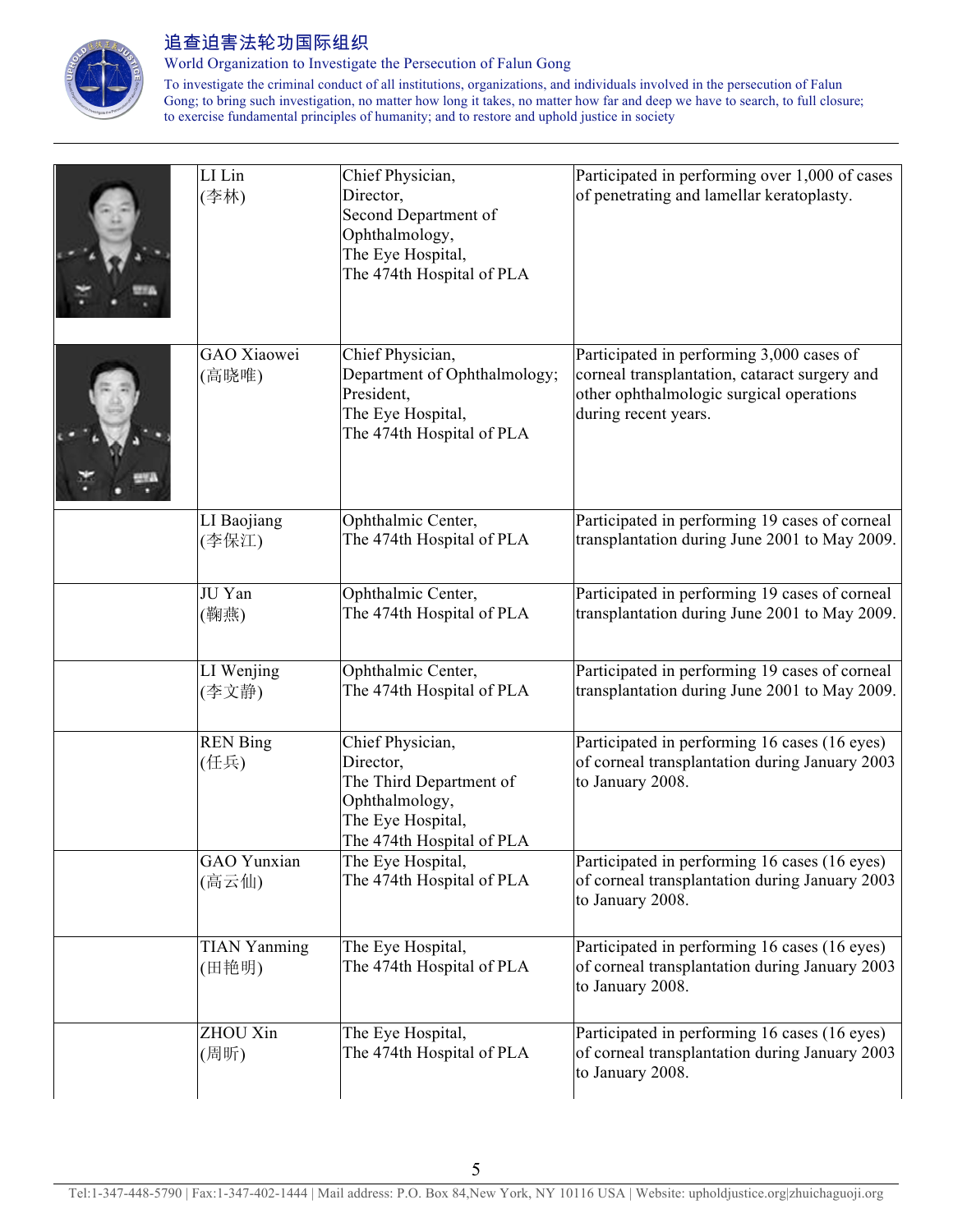

World Organization to Investigate the Persecution of Falun Gong

To investigate the criminal conduct of all institutions, organizations, and individuals involved in the persecution of Falun Gong; to bring such investigation, no matter how long it takes, no matter how far and deep we have to search, to full closure; to exercise fundamental principles of humanity; and to restore and uphold justice in society

| YAN Haiying<br>(闫海英)      | The Eye Hospital,<br>The 474th Hospital of PLA | Participated in performing 16 cases (16 eyes)<br>of corneal transplantation during January 2003<br>to January 2008. |
|---------------------------|------------------------------------------------|---------------------------------------------------------------------------------------------------------------------|
| YANG Lei<br>(杨磊)          | The Eye Hospital,<br>The 474th Hospital of PLA | Participated in performing 16 cases (16 eyes)<br>of corneal transplantation during January 2003<br>to January 2008. |
| LEI Ying<br>(雷英)          | The Eye Hospital,<br>The 474th Hospital of PLA | Participated in performing 21 cases (25 eyes)<br>of corneal transplantation during January 2005<br>to January 2008. |
| <b>JIANG Jing</b><br>(姜晶) | The Eye Hospital,<br>The 474th Hospital of PLA | Participated in performing 21 cases (25 eyes)<br>of corneal transplantation during January 2005<br>to January 2008. |
| LI Xia<br>(李霞)            | The Eye Hospital,<br>The 474th Hospital of PLA | Participated in performing 21 cases (25 eyes)<br>of corneal transplantation during January 2005<br>to January 2008. |

#### Back to Contents

## **2. PLA No. 3 Hospital (**解放军第 **3** 医院**)**

**Overview**: This is a "Class Three Grade A" general hospital<sup>6</sup>, which was not accredited to conduct organ transplantation due to not passing the qualification review by the Ministry of Health of the PRC in 2007. First turn of kidney transplantation localized in Baoji City (Shaanxi Province) was performed in this hospital<sup>7</sup>. Also penetrating keratoplasty was conducted mainly by a senior physician, Xinwang Yang in Department of Ophthalmology<sup>8,9</sup>.

(PLA No. 3 Hospital

Address: 45 Dongfeng Road, Jintai District, Baoji, Shaanxi 721001)

| <b>Photo</b>                                                   | <b>Name</b>           | <b>Title and Affiliated</b><br><b>Institution</b>                             | Organ Harvesting Cases Involved and/or<br><b>Organ Procurement Situation</b> |  |  |
|----------------------------------------------------------------|-----------------------|-------------------------------------------------------------------------------|------------------------------------------------------------------------------|--|--|
| <b>Cases conducted/Department:</b> Department of Ophthalmology |                       |                                                                               |                                                                              |  |  |
|                                                                | YANG Xinwang<br>(杨心旺) | Deputy Chief Physician,<br>Department of Ophthalmology,<br>PLA No. 3 Hospital | Specialized in corneal transplantation.                                      |  |  |
| <b>Back to Contents</b>                                        |                       |                                                                               |                                                                              |  |  |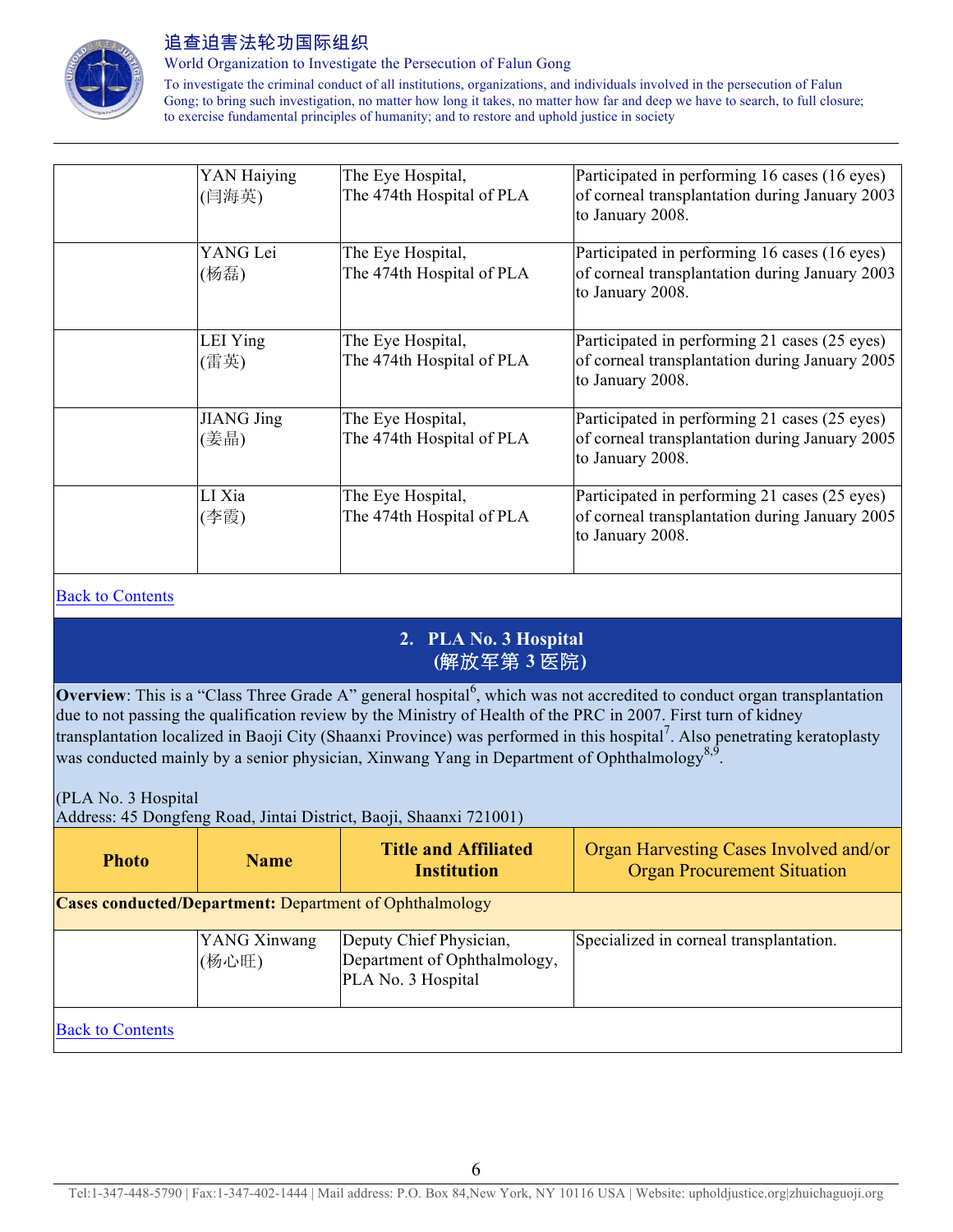

World Organization to Investigate the Persecution of Falun Gong

To investigate the criminal conduct of all institutions, organizations, and individuals involved in the persecution of Falun Gong; to bring such investigation, no matter how long it takes, no matter how far and deep we have to search, to full closure; to exercise fundamental principles of humanity; and to restore and uphold justice in society

## **3. PLA No. 451 Hospital (**解放军第 **451** 医院**)**

**Overview**: This is a "Class Three Grade A" general hospital<sup>10</sup>, which was not accredited to conduct organ transplantation due to not passing the qualification review by the Ministry of Health of the PRC in 2007. Kidney transplantation was performed in it in the medical field of China<sup>11</sup>. Corneal transplantation was conducted on 30 patients (30 eyes) during 2000 to 2006<sup>12</sup>

(PLA No. 451 Hospital

Address: 269 Youyi East Road, Xi'an, Shaanxi 710054)

| <b>Photo</b>            | <b>Name</b>             | <b>Title and Affiliated</b><br><b>Institution</b>    | Organ Harvesting Cases Involved and/or<br><b>Organ Procurement Situation</b>                             |
|-------------------------|-------------------------|------------------------------------------------------|----------------------------------------------------------------------------------------------------------|
|                         |                         |                                                      | Cases conducted/Department: 30 cases (30 eyes) of corneal transplantation conducted during 2000 to 2006. |
|                         | <b>SHEN Bin</b><br>(申彬) | Department of Ophthalmology,<br>PLA No. 451 Hospital | Participated in performing corneal<br>transplantation (the number of cases, to be<br>investigated).      |
|                         | LI Peng<br>(李鹏)         | Department of Ophthalmology,<br>PLA No. 451 Hospital | Participated in performing corneal<br>transplantation (the number of cases, to be<br>investigated).      |
|                         | YAN Xiaomei<br>(鄢晓梅)    | Department of Ophthalmology,<br>PLA No. 451 Hospital | Participated in performing corneal<br>transplantation (the number of cases, to be<br>investigated).      |
|                         | DU Jua<br>(杜娟)          | Department of Ophthalmology,<br>PLA No. 451 Hospital | Participated in performing corneal<br>transplantation (the number of cases, to be<br>investigated).      |
| <b>Back to Contents</b> |                         |                                                      |                                                                                                          |

 $<sup>1</sup>$  The 474th Hospital of PLA website, Overview (of hospital)</sup> 《中国人民解放军第四七四医院》医院简介

<sup>&</sup>lt;sup>2</sup> National Health and Family Planning Commission of the PRC website, about The List of Hospitals Accredited to Perform Human Organ Transplant (released on August 1, 2013) 《中华人民共和国国家卫生和计划生育委员会网站》2013 年 8 月 1 日"已批准开展人体器官移植项目的医院名 单"

<sup>3</sup> The 474th Hospital of PLA website, Overview (of hospital) 《中国人民解放军第四七四医院》医院简介

<sup>&</sup>lt;sup>4</sup> The 474th Hospital of PLA website, Overview of the Organ Transplantation Blood Purification Center